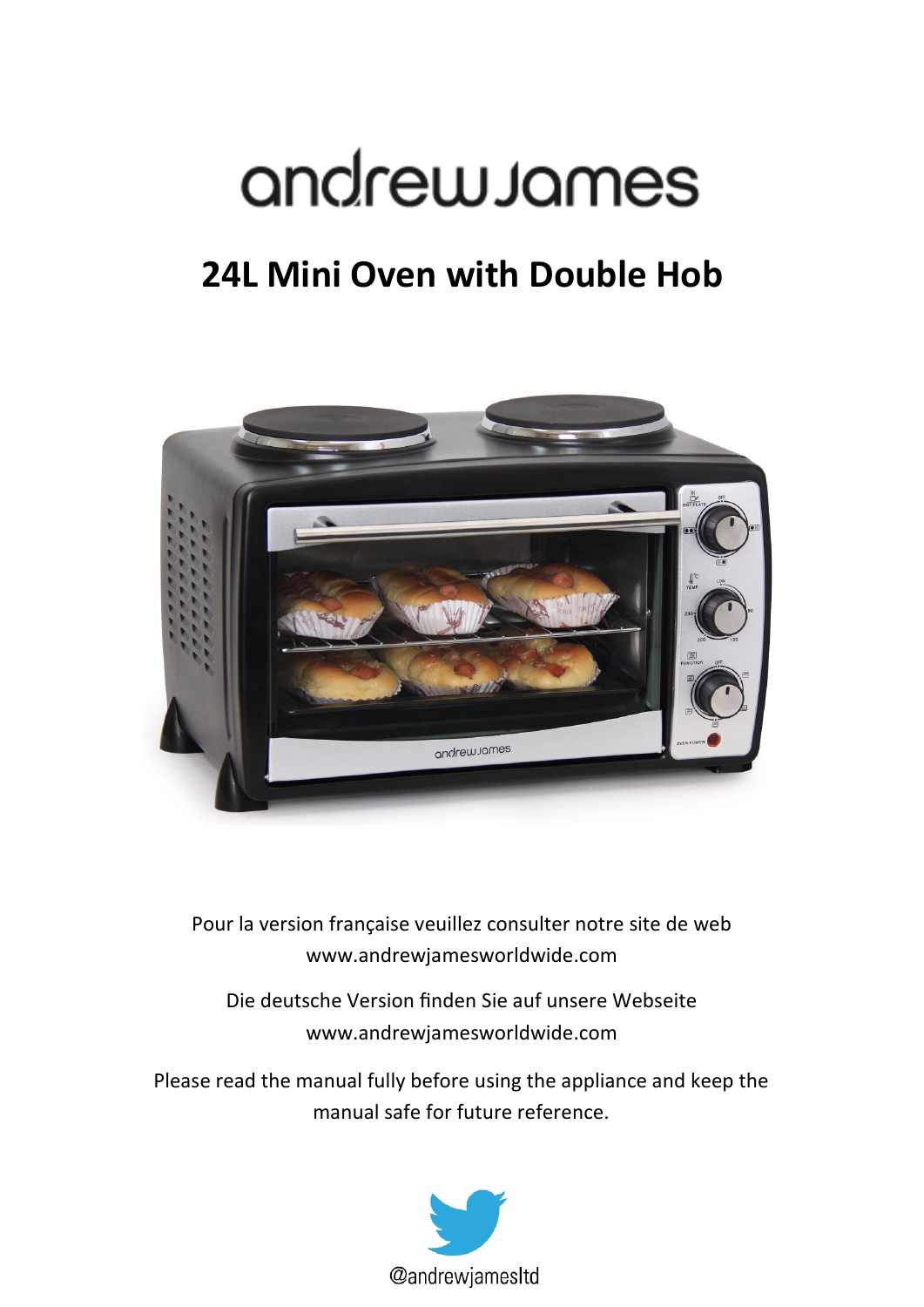#### **General safety instructions**

When using any electrical appliance, basic safety precautions should always be followed, including:

- This appliance can be used by children aged from 8 years and above and persons with reduced physical, sensory or mental capabilities or lack of experience and knowledge if they have been given supervision or instruction concerning use of the appliance in a safe way and understand the hazards involved. Children shall not play with the appliance. Cleaning and user maintenance shall not be made by children unless they are older than 8 and supervised. Keep the appliance and its cord out of reach of children less than 8 years old.
- Always ensure the voltage on the rating label corresponds to the voltage in your home.
- Check the power cord and plug regularly for any damage. If the cord or the plug is damaged, it must be replaced by a qualifed electrician or a service repair centre. If in doubt please contact our customer service team.
- The appliance is intended for domestic use only. Industrial or commercial use will void the warranty. The supplier cannot be held responsible for injury or damage if the appliance has been used for anything other than its intended use.
- Incorrect operation and use can damage the appliance and cause injury to the user.
- Do not use the appliance if

2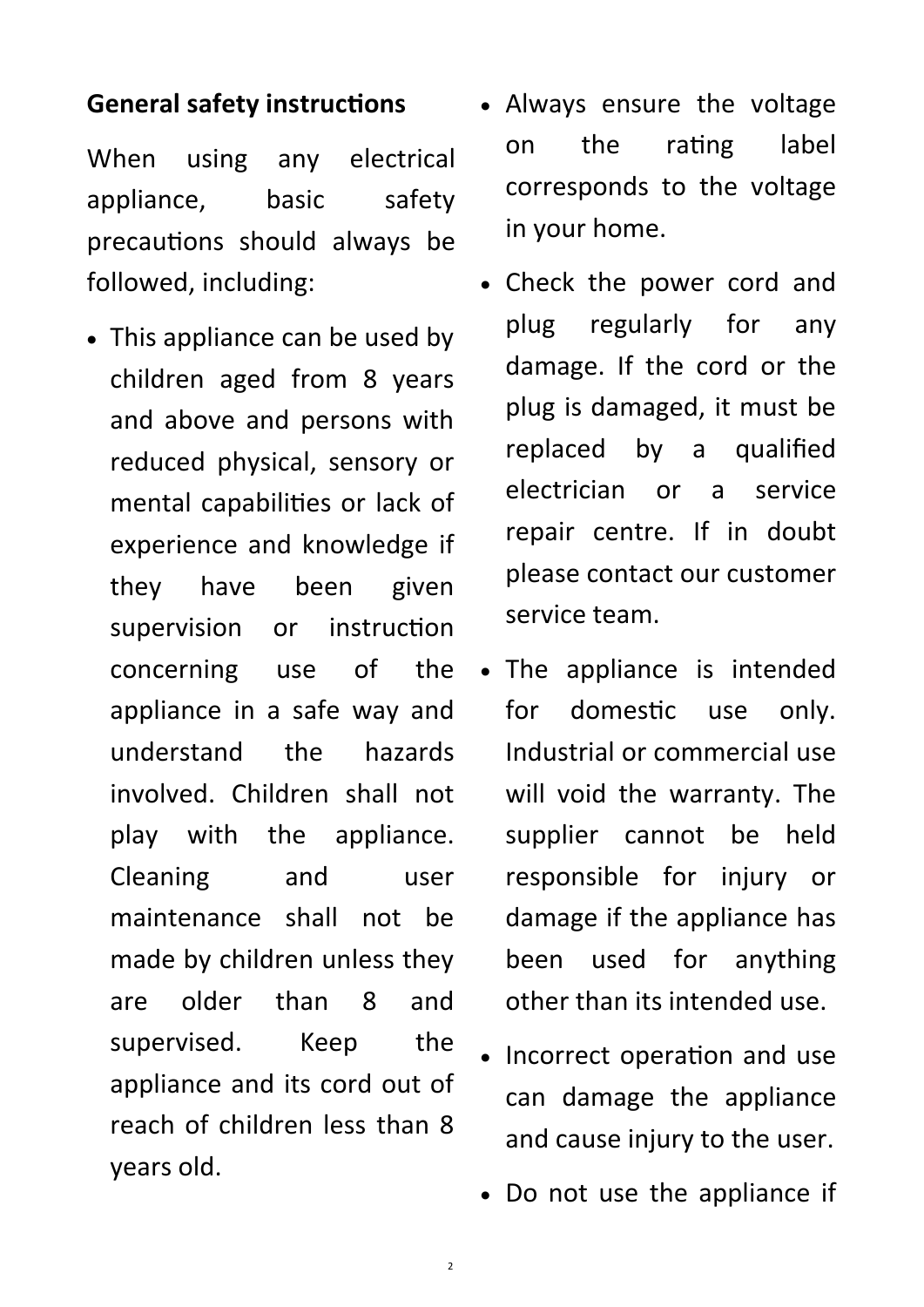it has been dropped or damaged in any way. If the unit has been damaged take the unit for examination and or repair by an authorised service agent.

- Do not immerse or expose the motor assembly, plug or the power cord in water or any other liquid for any reason.
- If the supply cord is damaged, it must be replaced by the manufacturer or by someone who is suitably qualified to avoid a potential hazard.
- Do not let the cord hang over the edge of a table or counter. Ensure that the cord is not in a positon where it can be pulled or tripped over accidentally.
- Do not allow the cord to touch hot surfaces and do not place the cord near hot

3

gas, electric burners or in a heated oven.

- Use of an extension cord with this appliance is not recommended. However if it is necessary to use an extension cord, ensure that the extension cord is equal to or greater than the power consumption of the appliance to avoid overheating of the appliance and extension cord. Do not use any other appliance on the extension cord. Do not place the extension cord in a positon where it can be pulled on by children or animals or be tripped over.
- Always operate the appliance on a smooth, even and stable surface. Do not place the unit on a hot surface.
- Always remove the plug of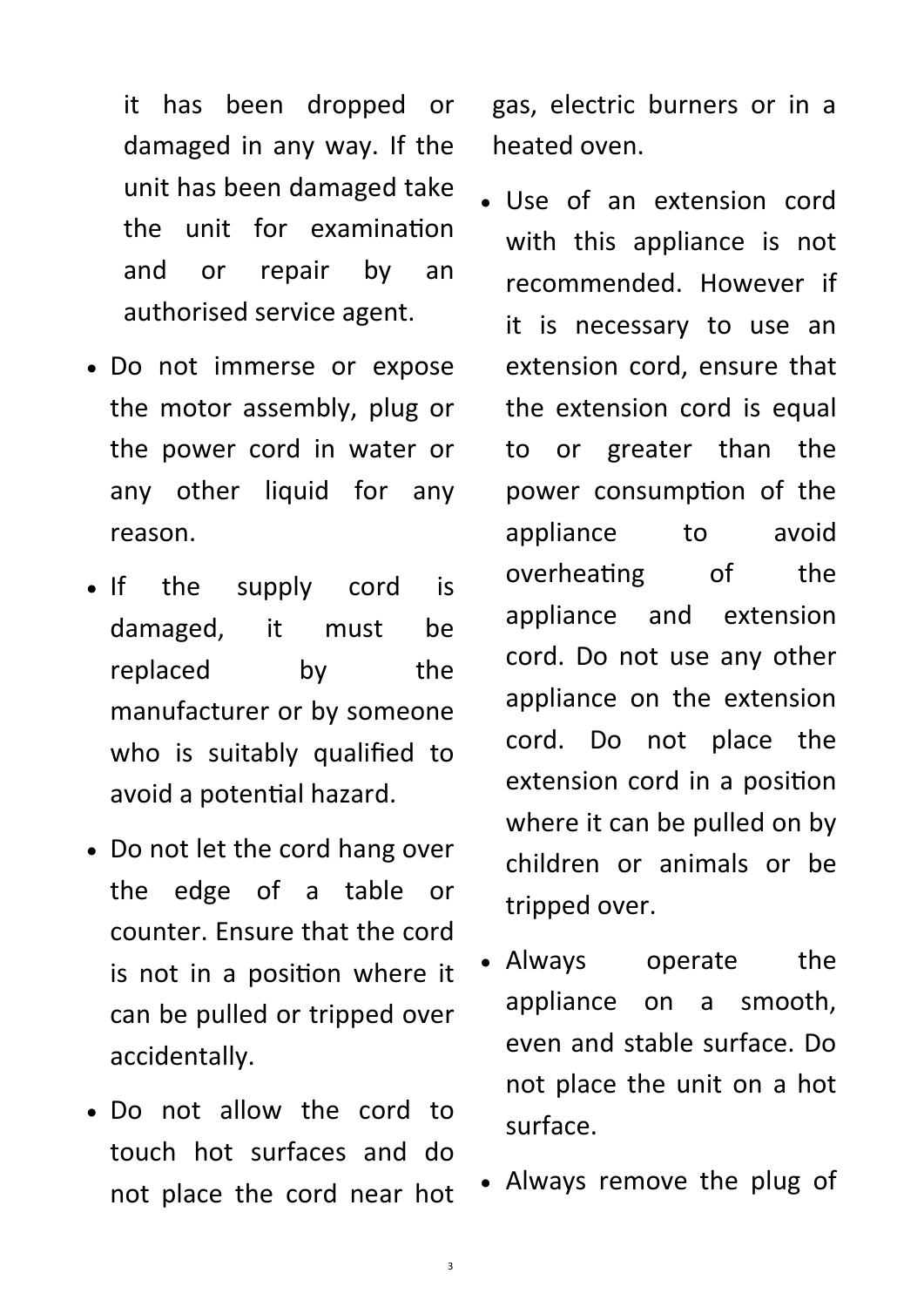the appliance safely. Do not pull on the appliances cord to remove the appliance plug from the electrical socket.

- Never handle or operate the appliance with wet hands.
- Under no circumstances is this product to be hard wired into an electrical ring main.

### **Appliance specifc safety instructions**

- Do not place the appliance on or near hot gas/electric burners, heated ovens or in a microwave.
- When operating the oven leave a minimum of 12 cm space on all sides of the oven to allow for adequate air circulation.
- Do not clean the appliance with metal scoring pads as pieces of the scouring pad left on the appliance can

4

present an electrical danger.

- Do not cover the crumb tray or any part of the oven with aluminium foil as this could cause the product to overheat.
- Use caution when removing the tray or disposing of hot grease and other liquids.
- Do not place the appliance near fammable objects such as curtains.
- $\bullet$  Do not store the item above ovens.
- Extreme caution should be used when heating materials other than metal or glass.
- Do not place any cardboard, plastic, paper or similar material inside the oven.
- When the oven is not in use do not store any other accessories inside of the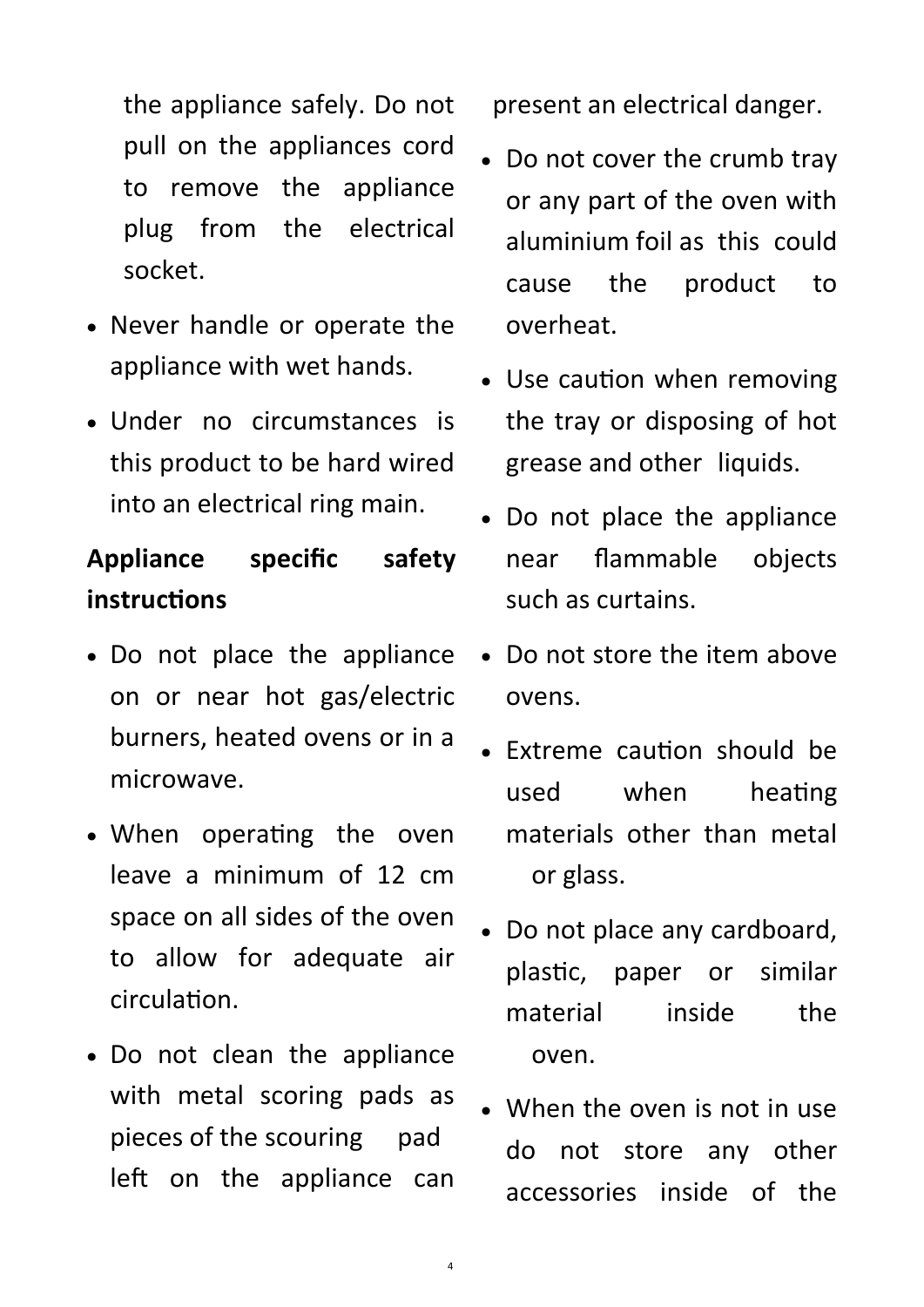oven unless they have been approved by the manufacturer.

- Always wear insulated oven mitts when inserting or removing items from the oven.
- The appliance has a safety door made of tempered glass. The glass is stronger than ordinary glass and more resistant to breaking. Avoid scratching or damaging the glass. If you do so please contact our customer service department.
- The accessible surfaces are liable to get hot when the appliance is operating.
- The glass door cannot support goods in the fully open positon.

5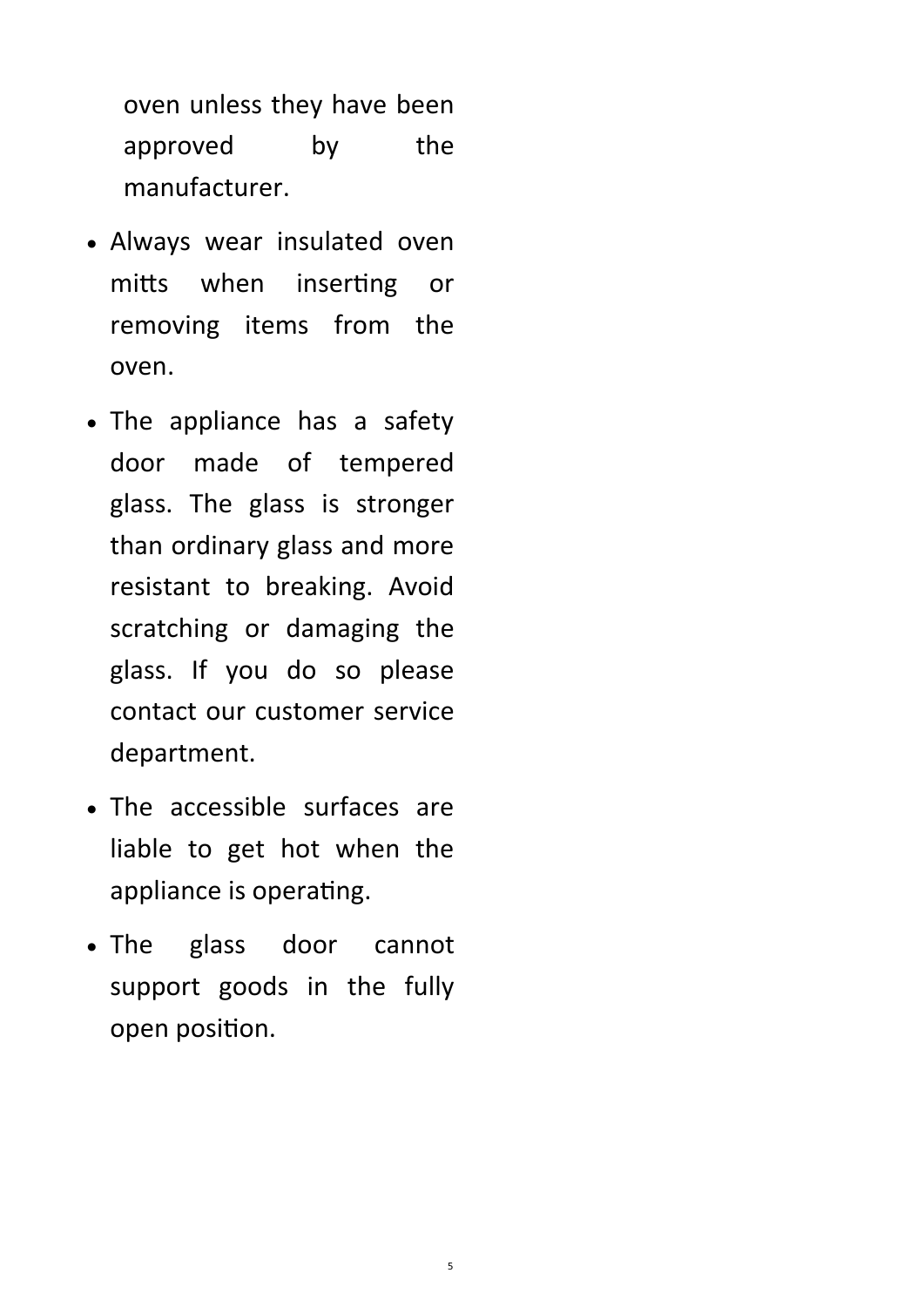#### **Appliance components diagram**



#### **Before frst tme use**

Please read the following instructions before using your electric oven for the first time:

- Make sure the oven is unplugged and the timer knob is set to the "off" positon.
- Remove all racks and pans and wash them in hot soapy water before using the oven.
- Ensure that all parts are dry and all parts have been reassembled correctly in the oven before plugging the oven into the outlet.
- It is recommended to run your oven at 230 degrees temperature on upper

and lower heat for approximately 15 minutes to eliminate any residue left over from the manufacturing process. The oven may emit a little smoke and odour during this process; this is not a cause for concern and is only temporary.

#### **Using your electric oven**

The **function nob** has five settings:

- 1. Upper heating & low heating  $\sqrt{\frac{1}{N}}$ with fan
- 2. Upper heating & fan  $\mathbb{R}$
- 3. Upper heating & lower heating
- 4. Lower heating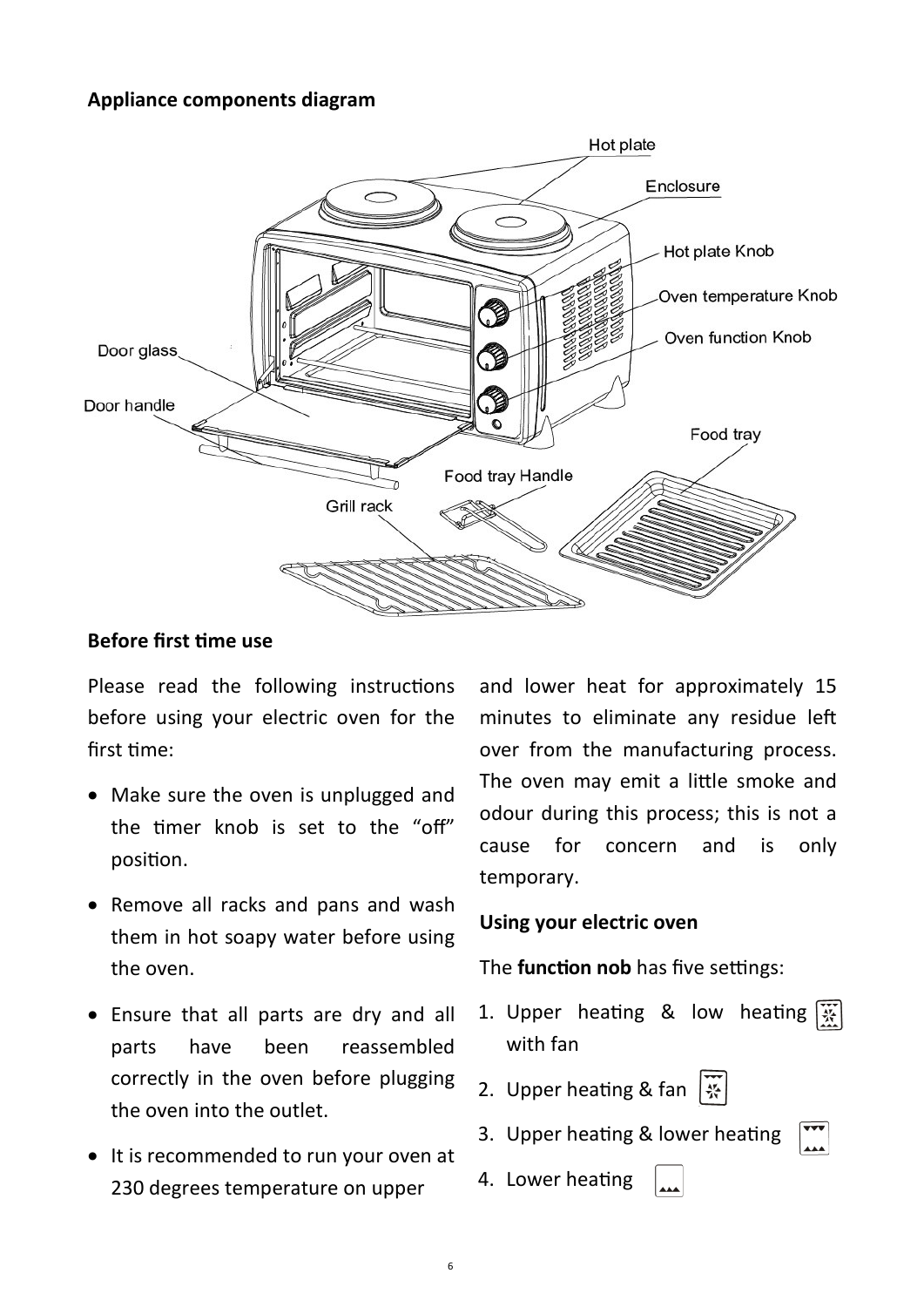#### 5. Upper heating



**Oven temperature knob**: Choose your desired temperature.

**Indicator light**: Illuminates when the oven has been turned on.

**Grill rack: Functions for toasting, baking** and general cooking in casserole dishes and standard pans.

**Food tray**: Used for broiling and roasting meat, poultry, fish and other various foods.

#### **Heating with fan**

#### **Operation**

- 1. Preheat the oven to your required temperature.
- 2. This function is ideal for baking.
- 3. Set the oven temperature knob to high.
- 4. Turn the knob function to Upper heating & low heating with fan or upper heating & fan.
- 5. Check your food 5-10 minutes before its expected cooking time.
- 6. When the food is cooked turn the function knob to "Off".

#### **Lower and upper heating**

#### **Operation**

1. Place the grill in the middle support rack.

- 2. Turn the function knob to lower and upper heating.
- 3. Place the food tray on the wire rack.
- 4. Check the food using a thermometer.
- 5. To remove food use the tray/rack handle provided to prevent burning yourself.
- 6. Once the cooking is completed turn the function knob back to "Off".

Please note: Cooking times between meats and frozen food may vary, refer to your recipe for guidance.

#### **Lower or Upper heating**

#### **Operation**

- 1. This function is ideal for baking cakes etc.
- 2. Place a grill rack in the middle support guide.
- 3. Place the food on the wire rack and then place the wire rack onto the food tray.
- 4. Turn the function knob to either lower or upper heating.
- 5. Check the progress of the food with a thermometer.
- 6. Remove the food using the tray/rack handles provided to prevent burning yourself.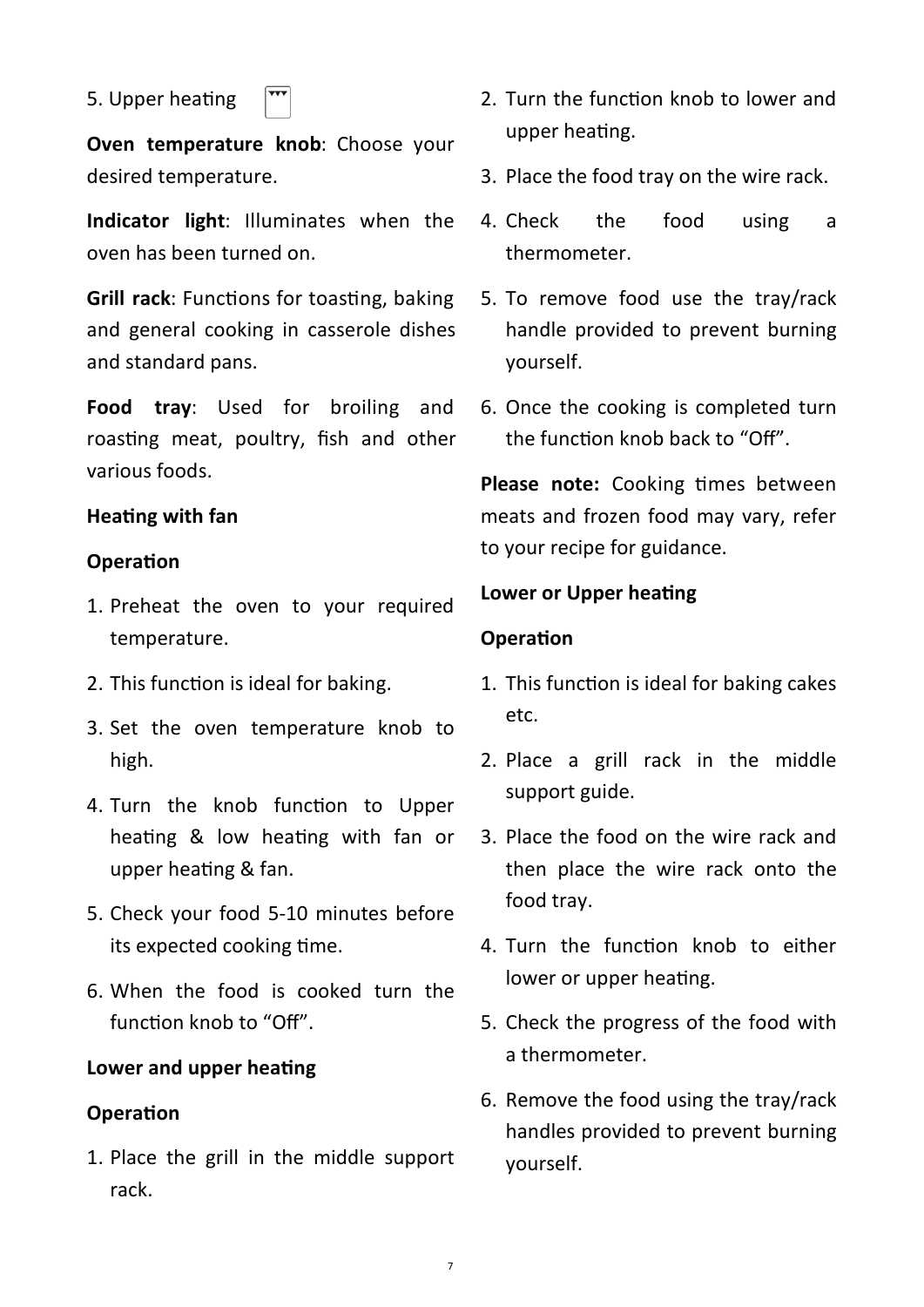#### **Maintenance instructions:**

#### **Cleaning instructions**

- Do not for any reason immerse the unit, cord or plug in water or any other liquid.
- To clean the oven wipe the walls of the oven with a mild detergent and dry completely before the next use.
- Do not clean the oven with steel wool scouring pads or abrasive cleaners. Do not scrape the oven walls with metal utensils as this may damage the quick clean interior.
- Wash all the accessories in hot soapy water or in the dishwasher.
- Wipe the door clean with a damp cloth ensuring it is completely dry before using it again.
- Clean the exterior of the appliance with a damp cloth.
- Dry all parts and surfaces thoroughly before plugging the oven into the electrical output.

#### **Storage**

- Unplug the unit and allow it to cool before storing the appliance.
- Store the oven in its original box or in a clean, dry place.
- Do not store the appliance while it is plugged in.
- Never wrap the cord tightly around the appliance.
- Try to avoid putting stress on the cord when it enters the unit as it could cause the cord to fray and break.

#### **Hot Plate Function**

#### **Operaton**

- 1. Plug the appliances cord into the mains electrical supply.
- 2. Place the pan on top of either the small or large hot plate.
- 3. Turn either the small or large hot plate knob on.
- 4. Select the desired cooking temperature.
- 5. When completed turn the knob to "0".

#### **Settings**

The hot plate has three settings, they are:

- 1. Left hotplate (700w)
- 2. Right hotplate (700w)



3. Both hotplates (1400w)

**Please note:** the temperatures of the appliance may vary according to the model.

#### **Recipes**

**Lemon and Herb Chicken with Roast**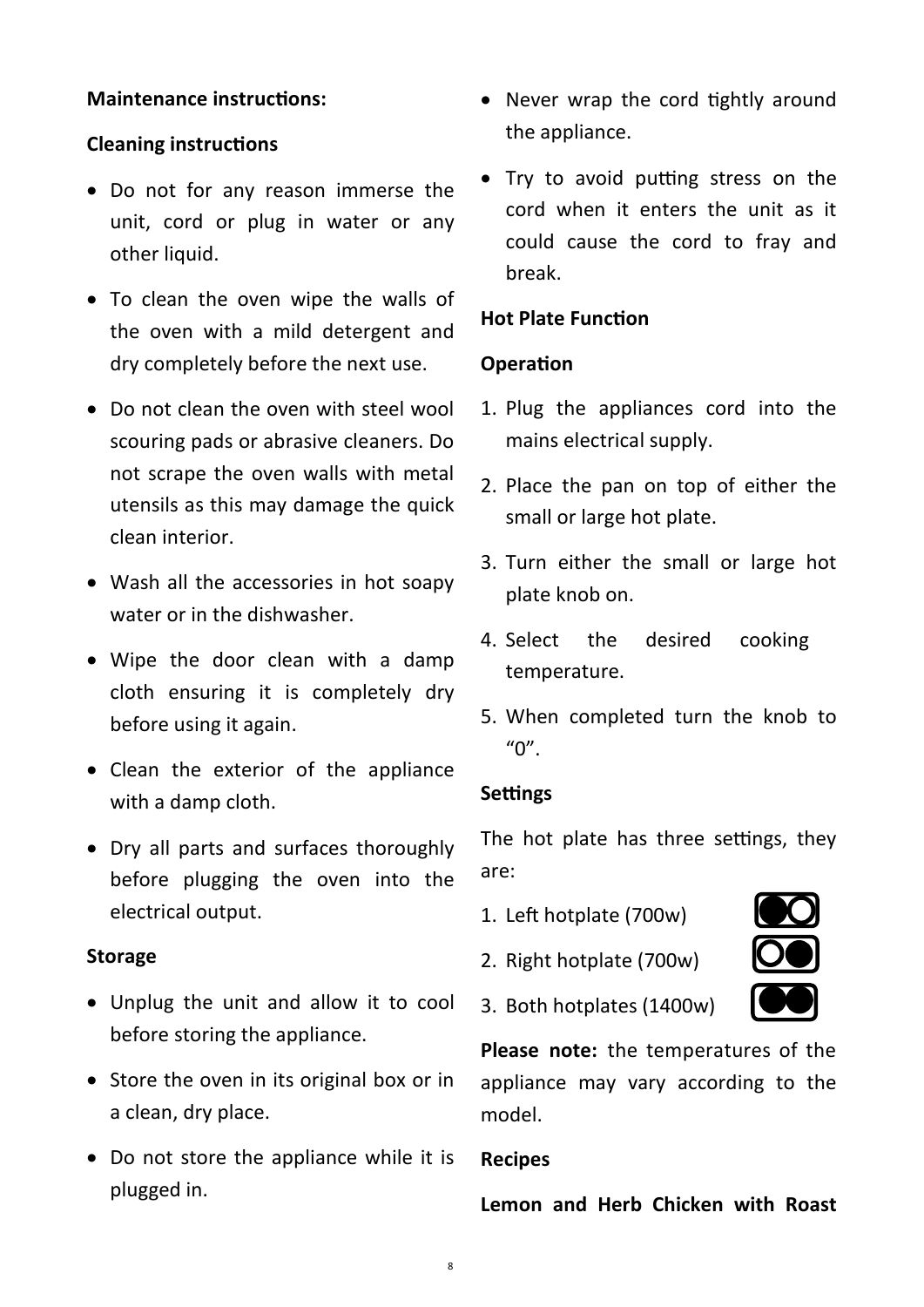#### **Broccoli and Mushrooms**

#### **Ingredients**

1 Broccoli

150g mushrooms

1 chicken breast, butterflied

Salt and pepper to taste

Juice of one lemon, half on the chicken and half on the mushrooms and broccoli

Rosemary and thyme

Olive oil

#### **Method**

Separate the broccoli florets from the head, and cut the mushrooms in half.

Next, place them in a bowl and pour 1 tbsp. of olive oil over the top. Then, sprinkle with salt, pepper and lemon juice. Mix them together in the bowl to ensure the broccoli and mushrooms have a coating of the seasoning.

Place them on a baking tray lined with grease-proof paper and put them in the oven at a temperate of 200 for 25 minutes. Cook using upper and lower heating.

Rub the chicken breast with the rosemary and thyme, and sprinkle with lemon juice. Leave to marinade for as long as you wish, although the longer the better.

Preheat the pan on top of the hob, and add a dash of olive oil for frying.

If the chicken breast is big, butterfly it or cut it into smaller pieces in order for it to cook quicker.

Fry the chicken for 15-20 minutes, or until it's cooked all the way through.

Serve the chicken along with the roast vegetables and season to taste.

#### **Steamed salmon with green beans, caulifower and mushrooms**

#### **Ingredients**

100g green beans

50g mushrooms

50g caulifower

1 salmon fllet

Juice of 1/2 lemon

Cajun spice to taste

#### **Method**

Place the salmon in the middle of a large sheet of tin foil.

Halve the mushrooms and caulifower florets and place them around the salmon, along with the green beans.

Squeeze half a lemon over the veg and fish, and sprinkle the Cajun spice over the top.

Fold the sides of the tin foil into the middle of the parcel and roll up the

9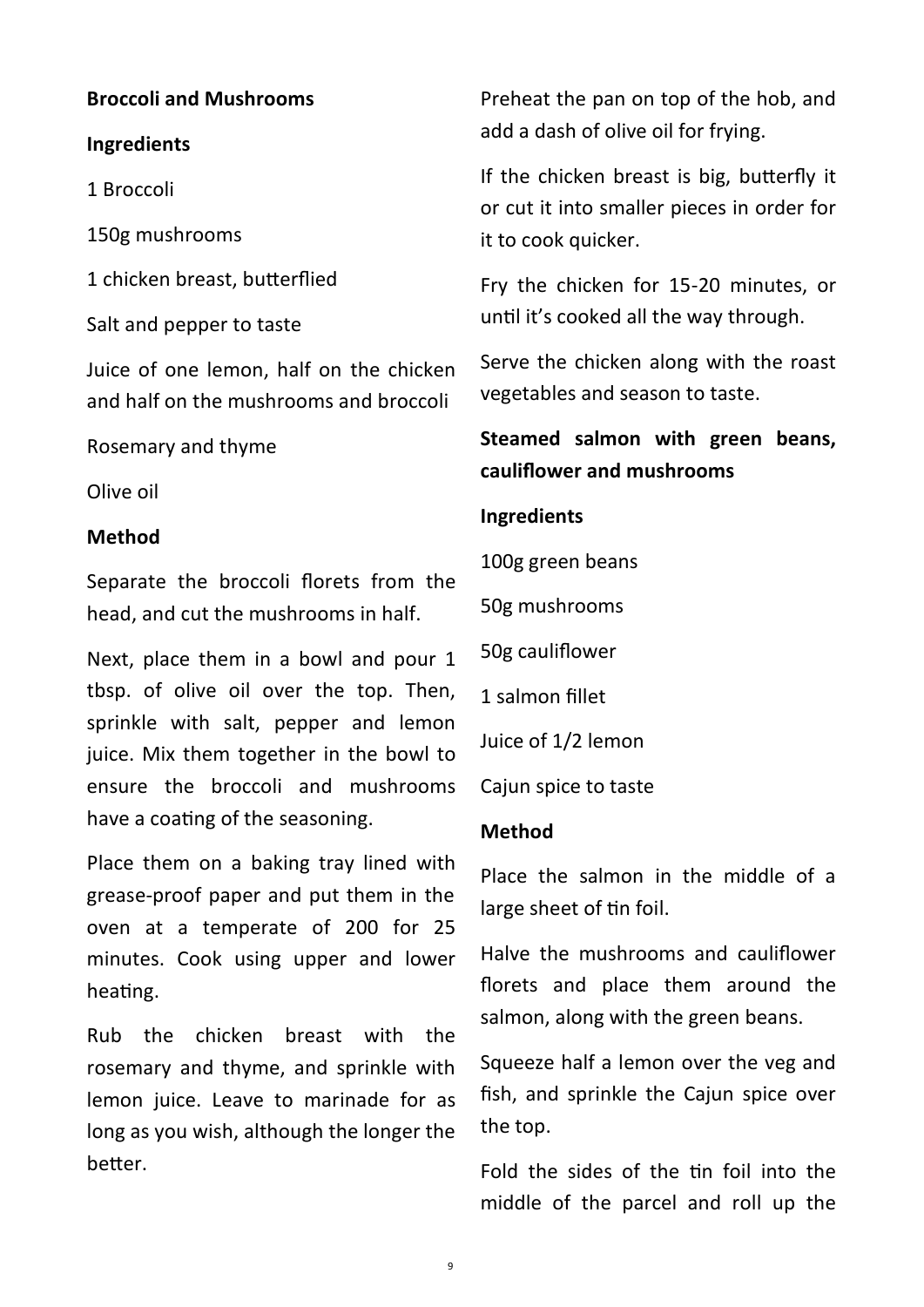ends, make sure there is enough space between the food and the top of the foil parcel to allow the air to circulate during cooking.

Place the tin foil parcel in the oven, make sure to preheat it for 10-15 minutes frst before hand, at 180 degrees for 20-25 minutes on upper and lower heat.

**Sun-dried tomato, mozzarella and basil burger**

#### **Ingredients**

500g mince (makes 4 – 5 burgers)

1/2 large onion

5 sun dried tomatoes

10 basil leaves

5 mozzarella slices

#### **Method**

Knead the mince and onion together until they have been bound together, then split into five burger patties.

Take one of the meat patties and half it. Using a hamburger press (we recommend the Andrew James Quarter Pounder Burger Press), flatten the half and create an indent in the middle.

Place one slice of mozzarella into the indent, followed by two chopped basil leaves and a chopped sundried tomato.

Next, flatten the second half of the

burger using the burger press and place it on top of the frst half. Seal the sides by hand, and make sure there are no gaps.

Repeat these steps to create 5 burgers.

Cook the burgers in a frying pan on the hob on a low heat until cooked all the way through.

#### **UK and EU Guarantee**

Your new Andrew James product comes with a 24 month guarantee and a 2 year fixed warranty, effective from receipt confirmation. Your receipt or order number is required as proof of purchase date so it is imperative that you keep it safe. This guarantee only applies if the item has been used solely for the use intended, and all instructions have been followed accordingly. Please note this product is only for domestic use only and is not for commercial use.

Abuse of your product will invalidate the guarantee. Returned goods can only be accepted if repackaged properly within the original colour product box, and presented with the original receipt of sale/order number. This does not affect your statutory rights.

Returned products must be cleaned and returned to us in as close to delivery conditon as possible.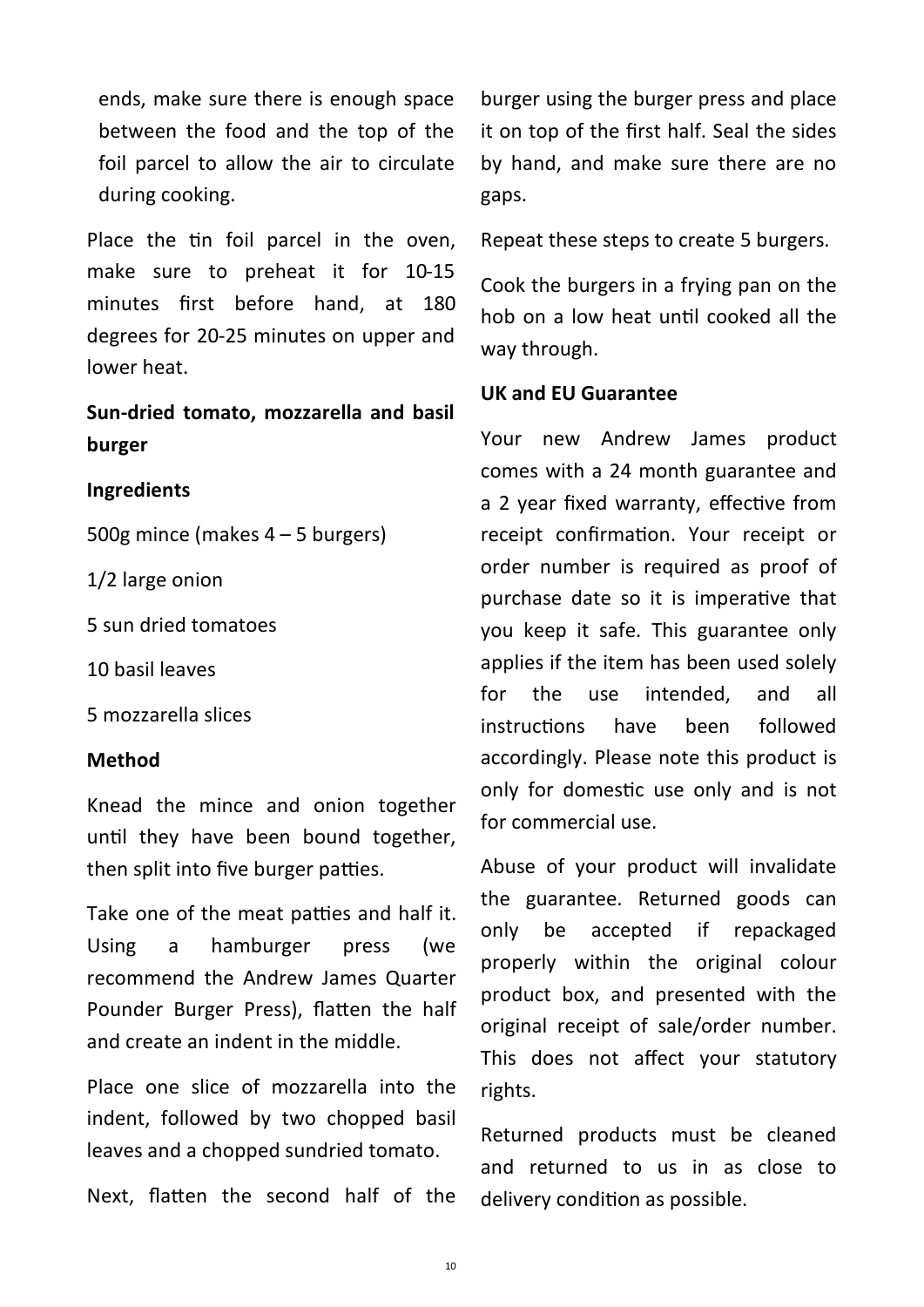If your product develops a problem within the first 12 months of the fixed warranty, we will pay all shipping costs to have it returned to us. After 12 months the customer will be liable for the cost of returning the product to us. We will then pay to have the repaired / replaced item shipped back to the customer.

If you wish to return your item for a full refund, you have the right to do so within the first 7 days.

For our returns policy please go to:

#### **www.andrewjamesworldwide.com**

Customers are responsible for any taxes applied to our products when they are shipped outside of the EU.

All of our prices are inclusive of VAT.

Once a product has been returned to us, we will aim to repair or replace it within 30 days of receipt.

The guarantee does not cover any defect arising from improper use, damage, build-up of lime scale or repair atempts made by third-parties. Also, the guarantee does not cover normal wear and tear of individual parts.

#### **Electrical Informaton**

Always ensure the voltage on the rating label corresponds to the power supply where the product is being used.

**WARNING!** This product must be connected to an earthed electrical power supply. The green / yellow conductor in the supply cord must be connected to the Earth terminal in the plug. The power supply must have an Earth connection.

Precautons should be followed for safe cable management and connection to the power supply

If a new mains plug needs to be fitted follow the fitting instructions supplied with good quality BS1363A plugs. If in doubt consult a qualifed electrician or appliance repair agent.

- Safely dispose of the old plug.
- $\bullet$  Connect the brown lead to the live terminal "L" in the new plug.
- Connect the blue lead to the neutral "N" terminal.
- Connect the green/yellow lead to the earth "E" terminal.

Recommended fuse: 13A

If an extension cable is required, it must have an earth conductor. To avoid overheating the extension cable should be rated no less than 13A and be fully unwound before use.

Do not attempt to modify electrical plugs or sockets or atempt to make an